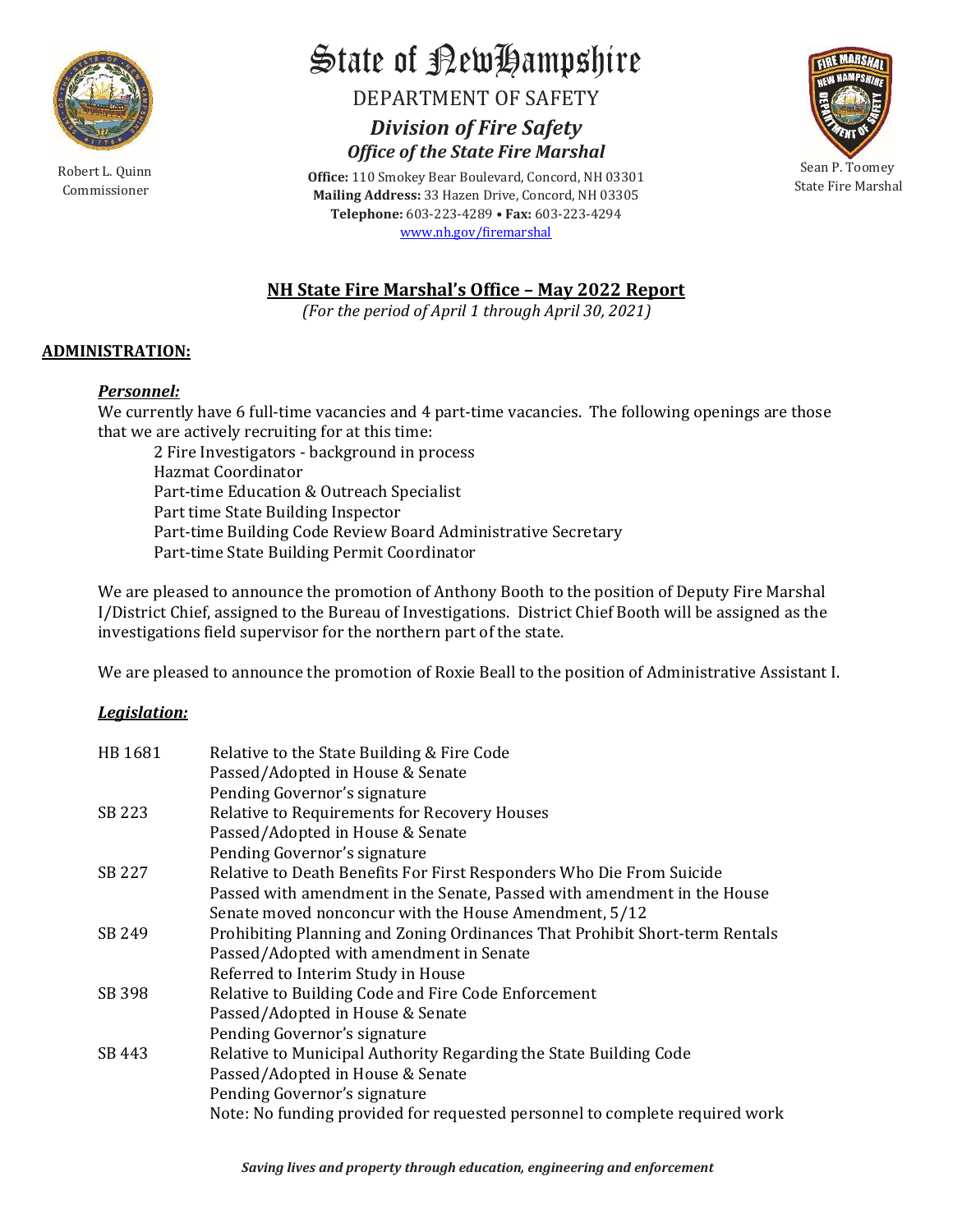- **BUREAU OF INVESTIGATIONS:**<br> **New cases (synopsis of some of our cases are listed below):**<br>
 On April 5, 2022, investigators responded to 70 Winslow Rd, Sutton to as<br>
of a fire. The cause of the fire was determined to be New cases (synopsis of some of our cases are listed below):<br>
New cases (synopsis of some of our cases are listed below):<br>
• On April 5, 2022, investigators responded to 70 Winslow Rd, Sutton to assist with an origin and ca On April 5, 2022, investigators responded to 70 Winslow Rd, Sutton to assist with an origin and cause of a fire. The cause of the fire was determined to be electrical and the cause classification was accidental.
	- On April 11, 2022, investigators responded to 3097 East Conway Road in Conway for a fire that leveled a meat packaging plant. The cause of the fire is undetermined.
	- On April 13, 2022, investigators responded to 8 Depot Street in Pittsfield, to assist the Pittsfield Fire Department with an apartment building fire. One patient had serious injuries and was intubated. The cause of the fire is possibly associated with the use or making of methamphetamine. **IGNU OF INVESTIGATIONS:**<br> **New cases (synopsis of some of our cases are listed below):**<br>
	• On April 5, 2022, investigators responded to 70 Winslow Rd, Sutton to assist with an origin and cause of a fire three. The cause **EXECUTE ATIONS:**<br> **New cases (synopsis of some of our cases are listed below):**<br> **•** On April 5, 2022, investigators responded to 70 Winslow Rd, Sutton to assist with an origin and cause<br>
	of a fire. The cause of the fire
		- On April 30, 2022, a fire occurred at the Red Jacket Inn in North Conway, causing an entire wing of the building to be lost. The fire is currently under investigation.

demonstrations.

approximately 20 to 25 attendees.

Assistance was given to the Wilton Police and Fire Departments regarding a male juvenile who set his father's personal items on fire. The youth had already participated in a YFS assessment and was awaiting an available mental health counselor.

### Arrests:

On April 14, 2022, Kenneth Foster Jr. was indicted on a class A felony charge of arson by a Strafford County Grand Jury for a fire that occurred in Farmington in June 2021.

The NH Attorney General's Office initiated a consumer fraud investigation against Jeffrey Strouth, who was charged with unlicensed gas fitting several years ago.

Training/Committees:<br>An investigator completed the two hour DCARI: The Fire Origin Matrix course, featuring ATF SA CFI Andy Cox.

Two investigators are currently enrolled in the Leadership Foundations course through BET.

Fire fighter 1 training continues for one investigator. He is scheduled to graduate the course in June.

The peer support team met and discussed ideas for an upcoming all department training (likely in the fall).

**EES:**<br>pleted the two hour DCARI: The Fire Origin Matrix course, featuring ATF SA CFI Andy Cox.<br>re currently enrolled in the Leadership Foundations course through BET.<br>g continues for one investigator. He is scheduled to g One of our investigators, along with ATF SA Andy Cox, presented Collection and Evaluation of Witness Data in Fire Investigation to the Minnesota Chapter of the IAAI in St. Cloud, MN.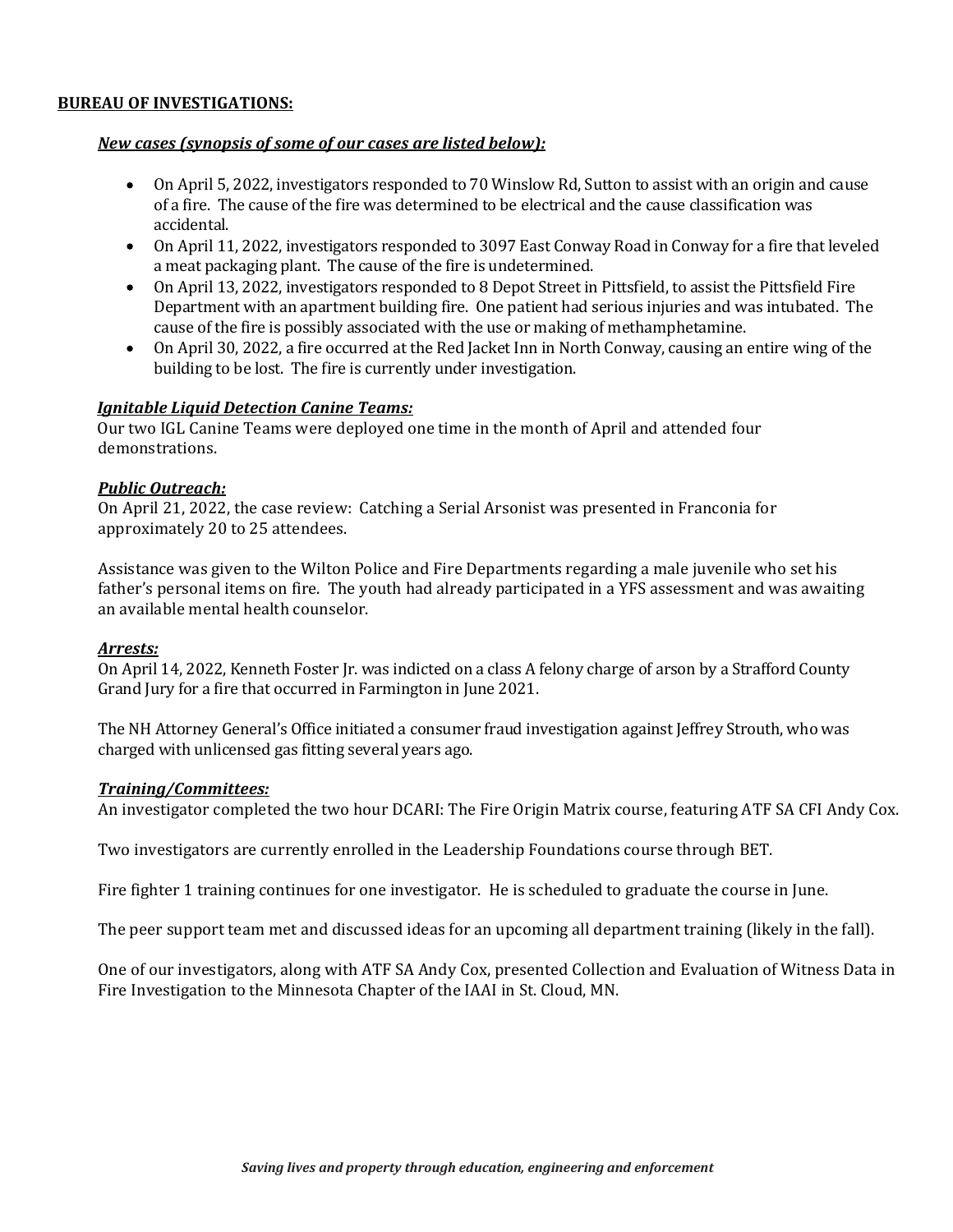**BUREAU OF BUILDING SAFETY & CONSTRUCTION:**<br> **State Building Permit System:**<br>
We processed 34 building permit applications in the month of April.<br> **Technical Assistance Educational & Healthcare Peviews:** We processed 34 building permit applications in the month of April.

U OF BUILDING SAFETY & CONSTRUCTION:<br>State Building Permit System:<br>We processed 34 building permit applications in the month of April.<br>Technical Assistance, Educational & Healthcare Reviews:<br>consults in the month of April U OF BUILDING SAFETY & CONSTRUCTION:<br>State Building Permit System:<br>We processed 34 building permit applications in the month of April.<br>Technical Assistance, Educational & Healthcare Reviews:<br>Ve initiated 5 educational and We initiated 5 educational and 13 healthcare plan reviews, completed 71 inspections and 114 technical consults in the month of April. U OF BUILDING SAFETY & CONSTRUCTION:<br>State Building Permit System:<br>We processed 34 building permit applications in the month of April.<br>Technical Assistance. Educational & Healthcare Reviews:<br>We initiated 5 educational and **BUREAU OF BUILDING SAFETY & CONSTRUCTION:**<br> **State Building Permit System:**<br>
We processed 34 building permit applications in the month of April.<br> **Technical Assistance, Educational & Healthcare Reviews:**<br>
We initiated 5 e **State Building Permit System:**<br> **State Building Permit System:**<br>
We processed 34 building permit applications in the month of April.<br> **Technical Assistance. Educational & Healthcare Reviews:**<br>
We initiated 5 educational a

We processed 7 variance requests in the month of April.

Hazardous Materials response, coordination and consultation is available through the on-call FMO supervisor.

We continue to work on Tier II reporting and associated follow-ups when deficiencies are identified. We also continue to provide training on the PEAC Haz Mat Response software to the regional teams and local fire departments.

Our Hazardous Materials Coordinator continues to attend the regional Haz Mat Team trainings to offer support and provide updates regarding statewide Haz Mat response. In April, he participated in a Haz Mat Exercise with the Midwestern Haz Mat Team at Dartmouth College, as well as a Haz Mat Training with the Southeast Haz Mat Team at the Manchester-Boston Regional Airport. **U OF OUTREACH & EDUCATION:**<br> **Hazardous Materials:**<br>
Hazardous Materials:<br>
supervisor.<br>
Supervisor.<br>
We continue to work on Tier II reporting and associated follow-ups when deficiencies are identified<br>
also continue to wo

Also in April, our Hazardous Materials Coordinator attended the National Association of Sara Title Three Program Officials Conference in Covington, KY. This conference focuses on the Emergency Preparedness and Community Right to Know Act (EPCRA), including Tier II reporting by facilities and operations of State Emergency Response Commissions and Local Emergency Planning Committees.

Several grant awards were recently issued to the established teams. Further discussions and work is ongoing to evaluate the swiftwater problem and funding sources.

### Regional Outreach/Chief's Roundtables:

*Working Group:*<br>Savier erecently issued to the established teams. Further discussions and work is ongoing<br>twater problem and funding sources.<br>*Chief's Roundtables:*<br>ner with Director Cutting and staff and the NHAFC to con We continue to partner with Director Cutting and staff and the NHAFC to conduct regional outreach/Chiefs Roundtables. On May 5, 2022 we will be in Newington to meet with the Seacoast Area Fire Chiefs. Please reach out to schedule.